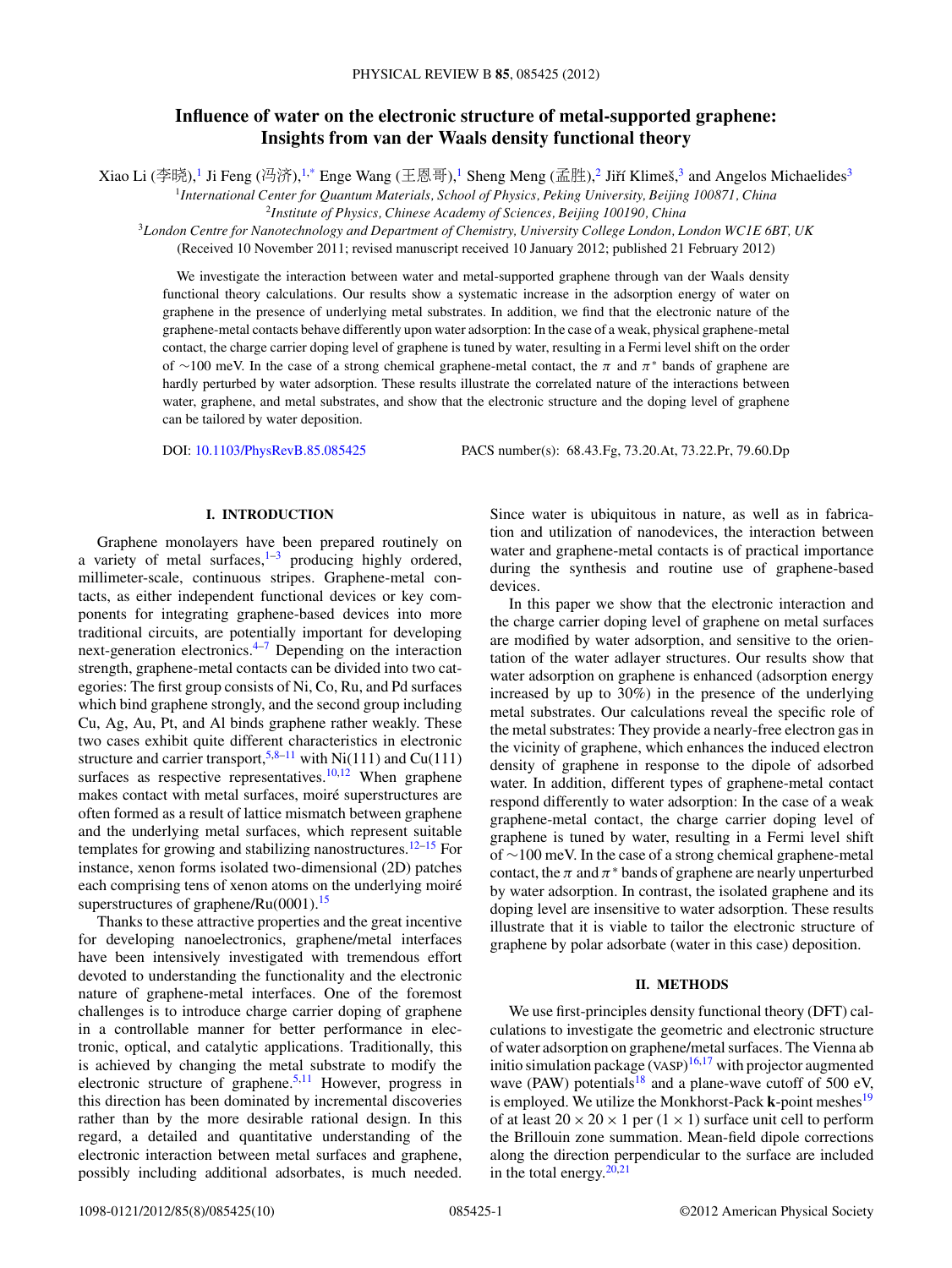A vital role is played by van der Waals (vdW) interactions for graphene-metal contacts<sup>22</sup> and water physisorption.<sup>[23](#page-8-0)</sup> Since long-range correlation is not adequately captured in popular generalized gradient corrected (GGA) exchangecorrelation functionals, we have employed various methods to include the relatively weak vdW interaction in our first-principles calculations. These include (i) the DFT-D3 method<sup>24</sup> with the revised PBE (revPBE) exchange-correlation functional, for which, a semiempirical term,  $E^{D3}$ , is added to account for vdW interactions; and (ii) a modified version of vdW-DF, referred to as "optB86b-vdW,["25,26](#page-8-0) in which the revPBE exchange functional of the original vdW-DF of Dion *et al.*, [27](#page-8-0) is replaced with the optB86b exchange functional to yield more accurate equilibrium interatomic distances and energies for a wide range of systems. This functional has recently been implemented in VASP by Klimeš *et al.*<sup>[26](#page-8-0)</sup> following the scheme of Roman-Perez and Soler.<sup>[28](#page-8-0)</sup> For comparison we also use the pure PBE exchange-correlation functional<sup>[29](#page-8-0)</sup> without any explicit vdW correction. As we will show below, among the three methods optB86b-vdW offers the best performance when compared to experiments. Therefore, the main results and discussions herein are based on optB86b-vdW.

We choose  $Ni(111)$  and  $Cu(111)$  as representative metal substrates to study strong and weak graphene-metal interactions, respectively. To make a clean comparison between the three different methods, with and without vdW corrections, we use the experimental lattice constants of Ni and Cu after effects of zero-point anharmonic expansion have been removed, namely,  $3.508$  Å for Ni and  $3.596$  Å for Cu.<sup>[30](#page-8-0)</sup> Since the lattice constants of the  $(111)$  surfaces  $(2.48 \text{ Å})$ for Ni and  $2.54 \text{ Å}$  for Cu) are very close to that of the graphene ( $\sqrt{3} \times \sqrt{3}$ ) lattice (2.46 Å), it allows us to use rather small supercells to model the graphene-metal contacts without having to introduce significant artificial strain. For the same reason, these two surfaces do not produce moiré patterns in most cases, except when there is an orientational mismatch between graphene and the substrate. $31$  Slabs of four atomic layers separated by  $22 \text{ Å}$  of vacuum are used to model the metal surfaces, with atoms in the bottom two layers fixed at their respective bulk positions during structural relaxations. Graphene is placed on one side of the slab, on which water is then adsorbed. Spin polarization is taken into account for systems with Ni. Structure optimizations are performed with a convergence threshold of  $0.01 \text{ eV/A}$  on the interatomic forces. As a reference, water on isolated graphene is also calculated with the lattice constant of graphene being  $2.466 \text{ Å}$ ; this is the optimized value obtained with optB86b-vdW. As a benchmark, we have performed calculations with a higher (700 eV) plane-wave cutoff, and harder PAW potentials for metal elements explicitly treating the *p* electrons as valence. This more accurate calculation yielded adsorption energies differing only by *<*2 meV compared to those using PAW potentials which treat the *p* electrons in the pseudized core.

The binding energy between graphene and the metal substrate is obtained from

$$
E_{\text{G-M}} = (E^{\text{tot}}[G/M] - E^{\text{tot}}[M] - E^{\text{tot}}[G])/n.
$$
 (1)

The adsorption energy of water is calculated as

$$
E_{\text{ads}} = (E^{\text{tot}}[\text{H}_2\text{O-G/M}] - E^{\text{tot}}[\text{G/M}] - m E^{\text{tot}}[\text{H}_2\text{O}])/m.
$$
 (2)

Here,  $E^{tot}[G/M]$  and  $E^{tot}[H_2O-G/M]$  are the total energies per supercell of the graphene/metal and water-graphene/metal systems, respectively.  $E^{tot}[M]$ ,  $E^{tot}[G]$ , and  $E^{tot}[H_2O]$  are those for the clean metal surface slab, free-standing graphene, and an isolated water molecule, respectively. The isolated water molecule reference energy has been computed in a  $20 \text{ Å} \times 20 \text{ Å} \times 20 \text{ Å}$  cell. Integers *n* and *m* are the numbers of C atoms and water molecules in the supercell, respectively.

The nonlocal correlation energy,  $E^{nlc}$ , as given in Dion *et al.*[27](#page-8-0) is evaluated in the calculation of the total energy. Therefore, the corresponding attraction due to nonlocal correlation in the binding energy for graphene on the metal surfaces can be obtained from

$$
E_{\text{G-M}}^{\text{nlc}} = (E^{\text{nlc}}[G/M] - E^{\text{nlc}}[M] - E^{\text{nlc}}[G])/n.
$$
 (3)

The nonlocal correlation contributions in other adsorption systems can be obtained in a similar manner.

To analyze the nature of the water-graphene/metal interaction, we have examined electron density differences at the interface,  $\Delta \rho(\mathbf{r})$ , and the planar-averaged density difference,  $\Delta \rho^{\text{avg}}(z)$ , as well as the projected density of states (PDOS) and band structures of the systems. Here  $\Delta \rho$  is defined as

$$
\Delta \rho = \rho[G/M] - \rho[M] - \rho[G],\tag{4}
$$

$$
\Delta \rho = \rho[\text{H}_2\text{O-G}] - \rho[\text{G}] - \rho[\text{H}_2\text{O}],\tag{5}
$$

and

$$
\Delta \rho = \rho [H_2O-G/M] - \rho [G/M] - \rho [H_2O],\tag{6}
$$

for graphene on a metal surface, water on graphene, and water on graphene/metal, respectively. Here, *ρ*[G/M], *ρ*[H<sub>2</sub>O-G], and  $\rho$ [H<sub>2</sub>O-G/M] are the electron densities of the graphene/metal system, the water-graphene system and the water-graphene/metal system, respectively. *ρ*[M], *ρ*[G], and  $\rho$ [H<sub>2</sub>O] are those for the clean metal surface, free-standing graphene, and the isolated water molecule, respectively. The density differences are calculated on identical structures (i.e., with the same structures as in the adsorption state). The planaraveraged electron density difference  $\Delta \rho^{\text{avg}}(z)$  is obtained from

$$
\Delta \rho^{\text{avg}}(z) = \int_{\Sigma(z)} dx dy \Delta \rho(x, y, z), \tag{7}
$$

where the *z* axis is along the surface normal direction and where  $\Sigma(z)$  is the cross-section of the supercell in the *x*-*y* plane at *z*.

### **III. RESULTS AND DISCUSSIONS**

#### **A. Metal-supported graphene**

Before studying water adsorption, we first look at the interaction between graphene and the metal surfaces. Taking Ni(111) as an example, there are three possible arrangements of the atomic positions at the graphene/metal interface: top-fcc (TF for short), top-hcp (TH), and fcc-hcp (FH), which are named according to the positions of the carbon atoms projected onto the metal surface lattice, shown in Fig. [1.](#page-2-0) In the TF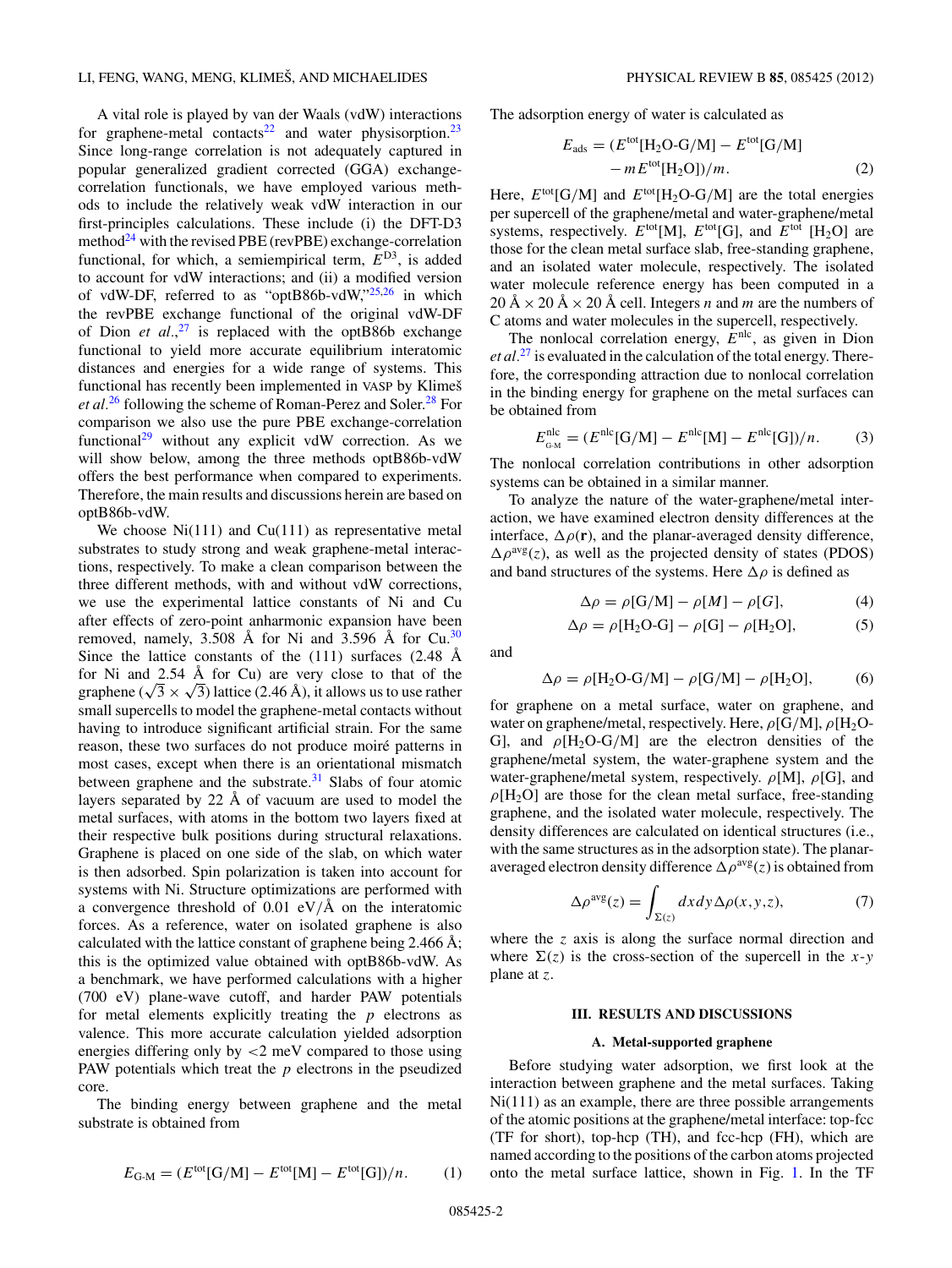<span id="page-2-0"></span> $(a)$  TF



FIG. 1. (Color online) Three possible structures with  $C_{3v}$  symmetry for graphene on Ni(111) [or Cu(111)], shown in both top and side views. (a) top-fcc (TF), (b) top-hcp (TH), and (c) fcc-hcp (FH). Adsorbed water monomer can be placed on three different highly symmetric adsorption sites (in terms of oxygen's location) in these structures: (T) top, (B) bridge, and (C) center, with respect to graphene, which are labeled by black characters in panel (a). Yellow balls stand for C atoms, and blue for Ni (or Cu) atoms.

position, the C atoms are placed directly above the Ni atoms of the first (top site) and third (fcc site) layers. A similar terminology is used for the other two situations. In previous theoretical studies there have been discrepancies over which one of these structures is the most energetically favorable.<sup>32,33</sup> The TF interface with a binding distance of 2.1  $\AA$  is observed in most experimental studies,  $31,34,35$  suggesting that it is more stable than the other two structures.

We use the above fact to test the accuracy of the different exchange-correlation functionals for these systems. Table I shows our results using PBE, DFT-D3, and the optB86b-vdW approaches. For the three structures, PBE gives essentially no binding, and only a very shallow minimum of about



FIG. 2. (Color online) The binding energy versus height of the graphene sheet above Ni(111) in three adsorption structures, namely, TF, TH, and FH, using three different methods, namely, PBE, DFT-D3 (D3 for short), and optB86b-vdW (DF).

3 meV at  $>4$  Å, which is within the numerical accuracy of the simulations. A careful examination of the binding energy versus height of the graphene sheet above the surface reveals an unbound (positive adsorption energy) local minimum at about 2.2 Å for both the TF and TH interfaces, as shown in Fig.  $2$ . The presence of an unbound local minimum at  $2.2 \text{ Å}$ , consistent with previous PBE-based calculations of this system, $32,33$ confirms that DFT at the GGA level is inappropriate for describing the weak van der Waals interactions in this system.

Moving to the DFT-D3 scheme, we find that DFT-D3 reduces the binding distances to  $3.25-3.40$  Å for the three structures, which are better than the results of the PBE functional, but still deviate significantly from the experimental binding distance of 2.1 Å. Using DFT-D3, the three structures are all bound by about 100–110 meV*/*carbon, with the TF configuration being the most stable, in agreement with experimental results.<sup>[35](#page-8-0)</sup>

The optB86b-vdW scheme gives both reasonable binding distances and energies. In contrast to PBE and DFT-D3 results, for both the TF and TH interfaces, graphene is close to the Ni(111) surface at a perpendicular separation of  $2.12-2.14$  Å. This is within the typical range for Ni-C

TABLE I. Binding energy  $(E_{G-M})$  and the average perpendicular distances (d) between graphene and the first layer of Ni(111) [or Cu(111)] for graphene on Ni(111) [or Cu(111)] in three adsorption structures, namely, top-fcc (TF for short), top-hcp (TH), and fcc-hcp (FH). Results with three different methods, namely, PBE, DFT-D3 (D3 for short), and optB86b-vdW (DF for short) are reported.  $E_{\text{G-M}}(D3)$  is decomposed into two parts,  $E^{D3}$  and  $E^{GGA}$ , while  $E_{G-M}(DF)$  is decomposed into  $E^{n|c|}$  and the remainder ( $E^r$  for short). A negative (positive) *E* means that graphene is bound (unbound) to the Ni(111) surface.

|             | $E_{\text{G-M}}(\text{PBE})$<br>(meV) | d(PBE)<br>(Å) | $E_{\text{G-M}}(D3)$<br>(meV) | $E^{D3}$<br>(meV) | $E$ <sup>GGA</sup><br>(meV) | d(D3)<br>(A) | $E_{\text{G-M}}(\text{DF})$<br>(meV) | $E^{\text{nlc}}$<br>(meV) | $E^{\rm r}$<br>(meV) | $d$ (DF)<br>$(\AA)$ |
|-------------|---------------------------------------|---------------|-------------------------------|-------------------|-----------------------------|--------------|--------------------------------------|---------------------------|----------------------|---------------------|
| $Ni-TF$     | $\sim$ $-3^a$                         | $\sim$ 4.36   | $-107$                        | $-147$            | 40                          | 3.25         | $-112$                               | $-277$                    | 165                  | 2.12                |
| $Ni-TH$     | $\sim$ -3                             | $\sim$ 4.40   | $-106$                        | $-143$            | 37                          | 3.28         | $-103$                               | $-272$                    | 169                  | 2.14                |
| $Ni$ - $FH$ | $\sim$ -3                             | $\sim$ 4.46   | $-97$                         | $-134$            | 37                          | 3.40         | $-63$                                | $-109$                    | 46                   | 3.41                |
| $Cu-TF$     | $\sim$ -2                             | $\sim$ 4.39   | $-113$                        | $-151$            | 38                          | 3.33         | $-67$                                | $-125$                    | 58                   | 3.24                |
| $Cu-TH$     | $\sim$ -2                             | ~1.44         | $-113$                        | $-152$            | 39                          | 3.32         | $-66$                                | $-130$                    | 64                   | 3.19                |
| $Cu$ -FH    | $\sim$ -2                             | $\sim$ 4.52   | $-106$                        | $-139$            | 33                          | 3.34         | $-61$                                | $-116$                    | 55                   | 3.30                |

a"∼" is placed before all the PBE numbers, because PBE gives essentially no binding and only very shallow minima within the limits of the numerical accuracy of our simulations.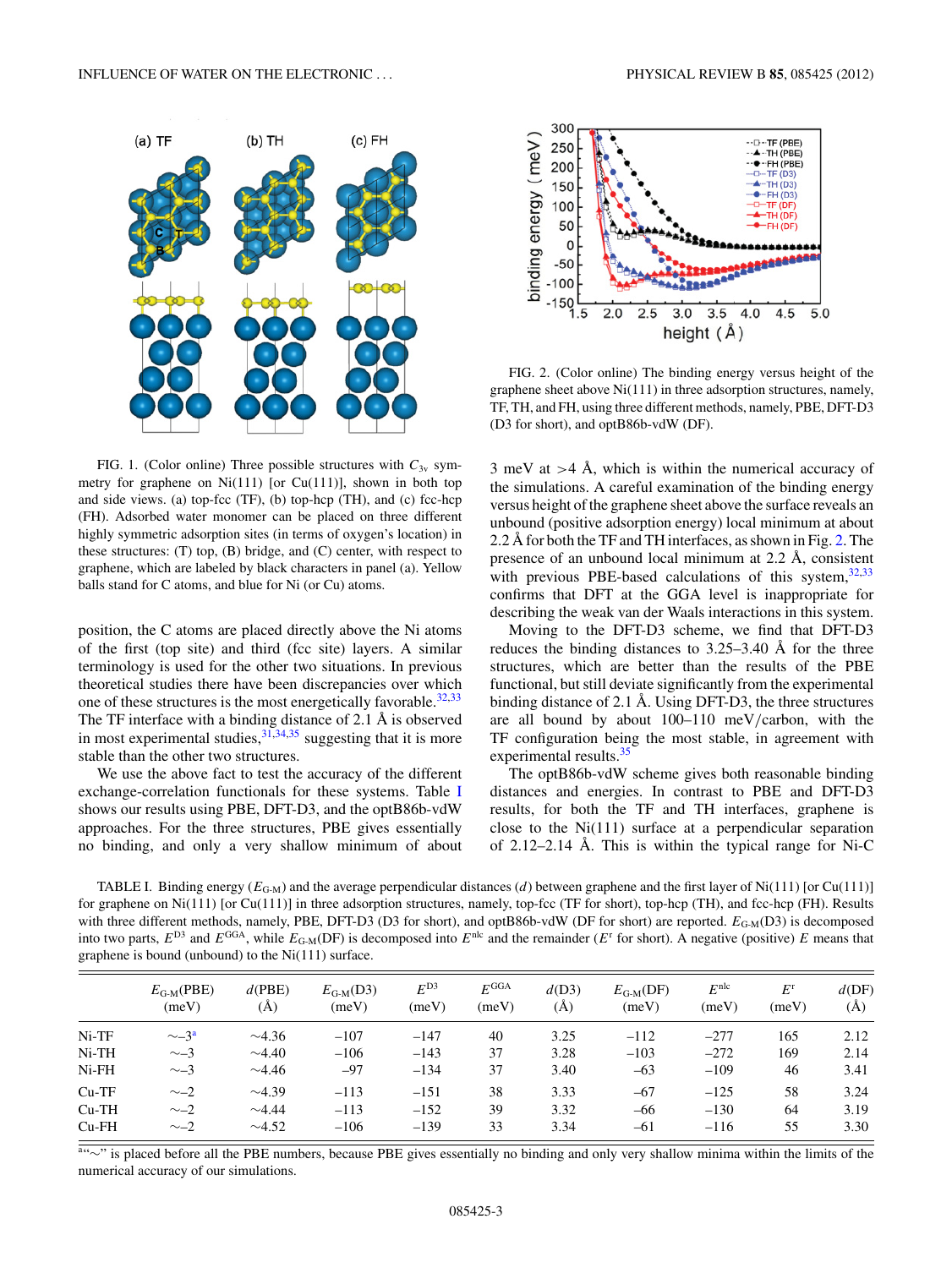<span id="page-3-0"></span>chemical bonds similar to other vdW-DF calculations, $^{22}$  $^{22}$  $^{22}$  and notably close to the 2.1 Å graphene-Ni $(111)$  distance measured using low-energy electron diffraction (LEED).<sup>35</sup> In the TF configuration the graphene sheet is slightly closer to the surface than in the TH configuration (Table [I](#page-2-0) and Fig. [2\)](#page-2-0). On the other hand, the distance between graphene and the Ni(111) surface for the FH configuration is about 3.41 Å, suggesting a physisorption by optB86b-vdW. Using optB86bvdW, the binding energies fall in the range from about 60 to 110 meV, with the TF model being the most stable, in agreement with experimental observations. $35$  Thus, out of the three approaches considered, optB86b-vdW is the only one that predicts the correct adsorption configuration, and also yields a graphene-Ni distance that is in good agreement with available experimental data.

To further quantify the contribution from van der Waals interactions in graphene-metal binding, we have decomposed the binding energies obtained with the vdW-corrected methods (Table [I\)](#page-2-0). For the DFT-D3 approach we have split it into two parts, the GGA part,  $E^{GGA}$ , and the vdW correction, *E*D3. *E*GGA corresponds to the revPBE binding energies for the relaxed geometries from DFT-D3, which gives unbound results for all three structures with similar binding energies, somewhat similar to the PBE results. Because the binding distance for both the TF and TH interfaces is closer to the optimal vdW value than that of FH interface, *E*D3 for TF and TH is larger than that for FH, and then TF becomes the most stable after the D3 correction. We also decompose the binding energies obtained by optB86b-vdW into two parts:  $E<sup>nlc</sup>$  and the remainder. The remainder also gives unbound results; with *E*nlc correction, the order of stability of three structures changes and agrees with experimental observations.<sup>35</sup>

We have also calculated the binding energy of graphene on  $Cu(111)$  using the three methods (Table [I\)](#page-2-0), where optB86bvdW again performs best by comparing to experimental results.<sup>[36](#page-8-0)</sup> The three structures of graphene/Cu(111), TF, TH, and FH, all have a binding distance of  $3.19-3.30 \text{ Å}$ , implying physisorption, and an energy of −61 to −67 meV per C atom (in optB86b-vdW). The interaction between graphene and  $Cu(111)$  is weaker than the graphene-Ni $(111)$  interaction, in accordance with previous work.<sup>[5,8](#page-8-0)</sup> Therefore, we choose the most stable TF interface of graphene/ $Cu(111)$ , which has a binding distance of 3.24 Å and energy of  $-67$  meV, as the representative case for graphene/Cu(111).

From the above discussion, it is apparent that the optB86b-vdW approach is more suitable for describing the graphene/metal systems considered here than the PBE and DFT-D3 methods. Consequently, we use optB86b-vdW in all the subsequent calculations. In addition, we note that the three interface structures coincidentally correspond to three different domains of moiré superstructure of graphene on various metal surfaces. For instance, for graphene supported on  $Ru(0001)$ , <sup>[15](#page-8-0)</sup> local top-fcc and top-hcp adsorption sites are also observed as the lower and strongly bound regions, with local hcp-fcc regions as the higher and weakly bound region. These three interface arrangements also appear in some moiré superstructures of graphene/ $Ni(111)$  produced by lattice rotation. Therefore, the TF and FH graphene/Ni(111) interface may be used as models of the hollow (lower) and mound (higher) regions of a moiré superstructure,  $^{12}$  $^{12}$  $^{12}$  considering that the TF and TH interfaces are very similar (Table [I](#page-2-0) and Fig. [2\)](#page-2-0).

## **B. Water monomer adsorption**

We now explore the effect of water adsorption on the graphene/metal surfaces. We choose three surfaces as models, referred to as graphene/Ni-TF, graphene/Ni-FH, and graphene/Cu-TF, respectively, where Ni and Cu are the substrates on which graphene is directly grown, and TF and FH show the relative position of the graphene carbon atoms on these substrates as defined before (cf. Fig. [1\)](#page-2-0). We intend to explore water adsorption on different domains of the moiré superstructure by comparing results of Ni-TF and Ni-FH, and the roles of different metal substrates by comparing Ni-TF and Cu-TF.

We first calculated water adsorption on free-standing graphene for comparison. The adsorption energies fall in a narrow range between −140 and −132 meV*/*water, and the adsorption heights between 3.33 and 3.35 Å (Table  $\overline{II}$ ), measured from the plane of graphene. The results for water on graphene with the optB86b-vdW functional are reasonable, only slightly larger than the upper end of the range of recent reference values computed with accurate explicitly correlated methods. $23,37-39$  $23,37-39$ 

The adsorption of a single water molecule on the model substrates is then investigated to reveal the nature of watergraphene/metal interaction. We employ a  $5 \times 5$  supercell of graphene (50 C atoms, together with 25 metal atoms

TABLE II. Adsorption energies and distances of water monomer on free graphene, graphene/Ni-TF, graphene/Ni-FH, and graphene/Cu-TF obtained with the optB86b-vdW functional. Adsorbed water monomer can be placed in three highly symmetric adsorption sites (in terms of oxygen's location): (T) top, (B) bridge, and (C) center. For water monomer adsorption on a single layer of graphene, because two C atoms in a unit cell of graphene are identical, the T sites are all equivalent. With the metal substrate under graphene the T sites are no longer all equivalent, so there are two different T sites  $(T_1$  and  $T_2)$  for water monomer adsorption on graphene/metal. The distances (*d*) are the perpendicular separations between the O atom of the water monomer and the surfaces.

|            | $C$ site  |      | <b>B</b> site |      | $T_1$ site |      | $T_2$ site |                          |
|------------|-----------|------|---------------|------|------------|------|------------|--------------------------|
|            | $E$ (meV) | d(A) | $E$ (meV)     | d(A) | $E$ (meV)  | d(A) | $E$ (meV)  | $d\left(\rm{\AA}\right)$ |
| G          | $-140$    | 3.33 | $-135$        | 3.34 | $-132$     | 3.35 | $-132$     | 3.35                     |
| $G/Ni$ -TF | $-183$    | 3.21 | $-176$        | 3.26 | $-174$     | 3.28 | $-173$     | 3.28                     |
| $G/Ni$ -FH | $-158$    | 3.29 | $-152$        | 3.31 | $-149$     | 3.31 | $-149$     | 3.31                     |
| $G/Cu-TF$  | $-155$    | 3.31 | $-151$        | 3.33 | $-147$     | 3.36 | $-145$     | 3.36                     |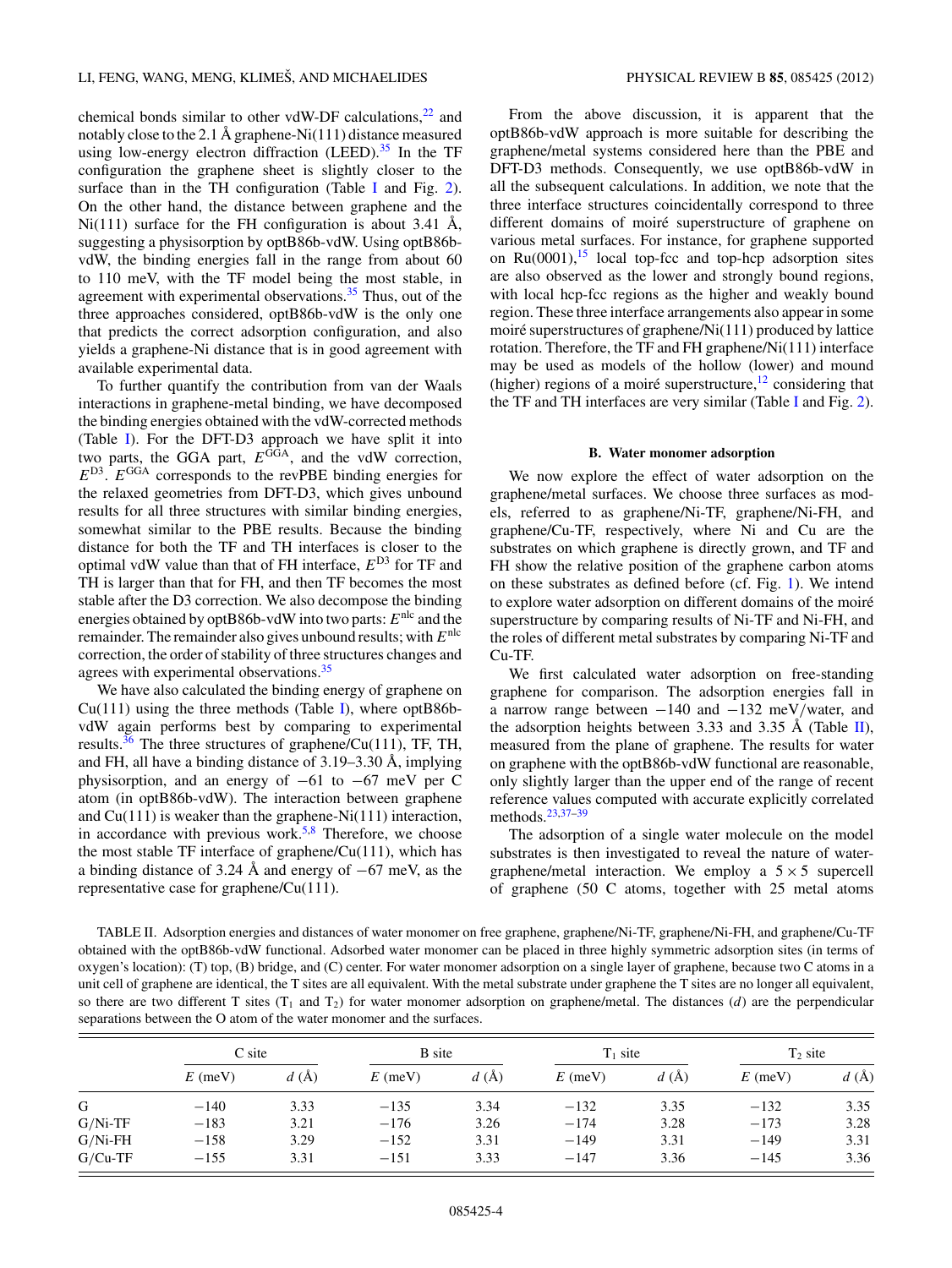<span id="page-4-0"></span>

FIG. 3. (Color online) (a) The most stable adsorption structure of a water monomer on graphene/Ni-TF. In this structure the water is in a vertical orientation at the center of a C hexagon with the O-H bonds directed to two neighboring carbon atoms. Similar structures are seen for water on graphene, graphene/Ni-FH, and graphene/Cu-TF. Red balls represent the O atoms, white the H atoms, yellow the C atoms, and blue the Ni atoms. 2D slice of the charge density difference (obtained with the optB86b-vdW functional) for water monomer on (b) graphene, (c) graphene/Ni-TF, (d) graphene/Ni-FH, and (e) graphene/Cu-TF, through the plane of the adsorbed water molecule. (f) Plane-averaged electron density differences,  $\Delta \rho^{avg}(z)$ , of the four systems. The vertical position *z* is given relative to the O atom of water monomer (zero point). A  $(5 \times 5)$  supercell of graphene was used, but only a portion of it is shown in panels (b)–(e).

substrate slab), large enough to eliminate significant waterwater interactions between neighboring periodic images. By geometry optimization we find that water adsorption at the center of a carbon hexagon [the center site, Fig.  $1(a)$ ] is the most stable, where the water molecule stands vertically with two O-H bonds pointing toward two neighboring carbon atoms [Fig.  $3(a)$ ]. On graphene/Ni-TF, the adsorption energy is  $-183$  meV with an O-C vertical distance of 3.21 Å (Table [II\)](#page-3-0). The adsorption energies of water at the other two sites are only slightly weaker. Specifically, water adsorption at the bridge (top) site [Fig.  $1(a)$ ] has an adsorption energy 7 meV (9 meV) smaller in magnitude, and a binding height  $0.05 \text{ Å } (0.07 \text{ Å})$ higher, than for the case at the center site.

For water monomer adsorption on graphene/Ni-FH and graphene/Cu-TF the adsorption energies are −158 meV and  $-155$  meV, respectively, with bonding distances of 3.29 Å and 3.31 Å (Table  $\overline{II}$ ). Therefore, the energy difference for water adsorption on graphene/Ni-TF and on graphene/Ni-FH is 25 meV, similar to that for xenon on the mound and valley regions of graphene/Ru(0001)<sup>15</sup> (a difference of 9 meV). This suggests that water molecules prefer to adsorb on the hollow rather than on the mounds of moiré superstructures, and may self-assemble into ordered patterns on the metal-supported graphene moiré superstructures at low temperature. Such phenomena have been observed experimentally on a single layer of hexagonal boron nitride on  $Rh(111).40$  $Rh(111).40$  Moreover, water is still physisorbed, although the magnitude of the adsorption energy increases by 11%–31% when graphene is supported on the metal substrates.

To understand the electronic nature of the watergraphene/metal interaction, we display in Fig. 3 electron density differences,  $\Delta \rho(\mathbf{r})$ , of the nearby region of an adsorbed water monomer along the plane of the water monomer on graphene, graphene/Ni-TF, graphene/Ni-FH, and graphene/Cu-TF, respectively. For the water monomer on free-standing graphene, it is found that charge rearrangement is spatially quite diffuse. On the upper and lower surfaces of graphene, there are regions of electron density depletion, while electron accumulation is observed at the intermediate region between the water monomer and graphene, forming a bulge of electron gain. On graphene/Ni-TF, it is observed that the Ni atoms are affected by water adsorption. Although these atoms are at least  $5.5 \text{ Å}$  away from the water (counting Ni-O distances) a small charge redistribution in their vicinity (mainly of  $d_{z^2}$  and  $d_{xz}$  character) is observed. This interaction is quite long ranged, extending to a few layers of Ni atoms below the interface. The region of electron density gain above the water molecule becomes smaller and the bulge of electron accumulation becomes slightly larger, compared to the case of water on isolated graphene. In addition, the electron depletion region around graphene is slightly suppressed.

Moving to the weakly interacting graphene and metal surfaces, the features of the electron density redistribution plots are quite different. Although the *d*-orbital-like electron density redistribution also shows up in the case of water on graphene/Ni-FH, the magnitude is small and it decays rapidly below the interface. It diminishes after the second layer of Ni atoms. Charge redistribution is similar in the case of graphene/Cu-TF, but electron density changes around the substrate Cu atoms are even smaller. There is a second layer of electron accumulation just above the metal surface, which is not observed for water on free graphene or strongly bonded graphene. Therefore, a weak graphene-metal interaction (graphene/Ni-FH and graphene/Cu-TF) corresponds to weaker water binding, relative to the case of the strong graphene-metal interaction (graphene/Ni-TF).

Figure  $3(f)$  shows the plane-integrated charge density difference along the cross sections (parallel to graphene) of the model system. For water monomer on free graphene, it displays a charge polarization of graphene due to water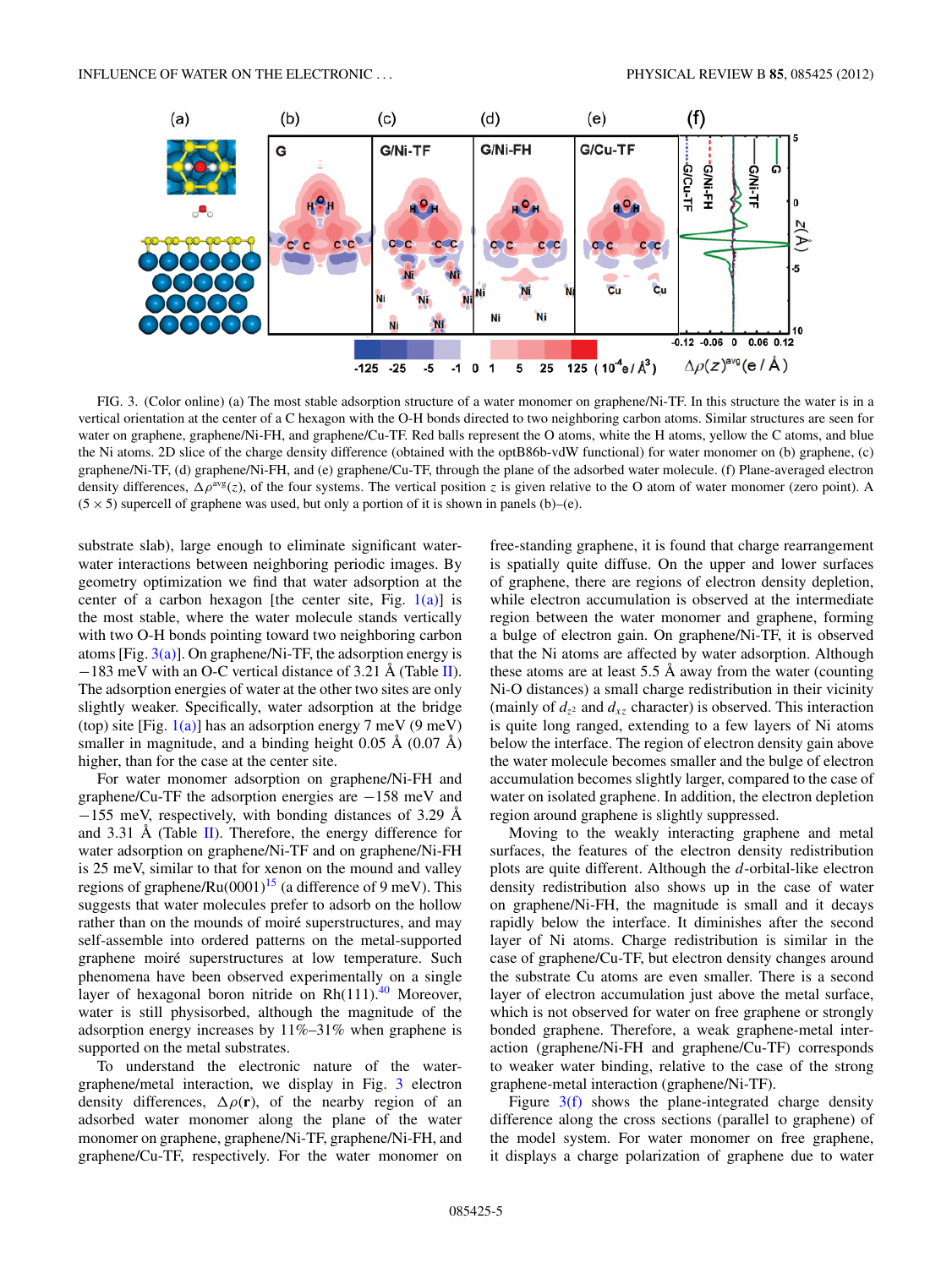

FIG. 4. (Color online) The lateral radial electron density differences in the proximity of graphene for four systems. The green solid line represents free graphene, the black solid line graphene/Ni-TF, the red dashed line graphene/Ni-FH, and the blue dotted line graphene/Cu-TF. *r* is the lateral radial distance from the origin of the *x*-*y* plane, which is set to the location of O in water molecule. The purple bold lines indicate the positions of C atoms in the graphene in the model system.

adsorption, a −*/*+*/*− sequence of charge difference as one moves from the lower surface of graphene to the upper one. But for the other three systems with the metal substrate, the charge oscillation is one magnitude smaller, compared to free graphene. However, the absence of significant vertical oscillations in  $\Delta \rho(z)$  for the entire cell does not mean the absence of a density response upon the approach of water to graphene in the presence of a metal substrate. Quite to the contrary, the adsorption-induced lateral density oscillations in graphene are enhanced in the presence of the metal substrates (see the supporting information for more details Ref. [41\)](#page-9-0). To see this, we calculate the lateral radial density difference in the proximity of graphene, defined as

$$
\Delta \rho^{\text{rad}}(r) = \frac{1}{2\pi r} \frac{d}{dr} \int_{z_0 - \delta/2}^{z_0 + \delta/2} dz \int_{x^2 + y^2 \le r^2} dx dy \Delta \rho(x, y, z), \tag{8}
$$

where  $z_0$  corresponds to the height of graphene, the origin of the *x*-*y* plane is set to the location of O in the water molecule, with *r* being the distance from the origin, and  $\delta = 3.3$  Å, corresponding to the interlayer separation in bulk graphite. The lateral density difference is shown in Fig. 4. With or without the metal substrate, the lateral-induced density responses show buildups of electrons near the "legs" (H atoms) of water, located around the position of the nearest C atoms on graphene. There are several weak peaks corresponding to the position of the C atoms, showing the charge rearrangement of the C atoms after water adsorption. For water monomer adsorption on graphene/Ni-TF, graphene/Ni-FH, and graphene/Cu-TF, the first large peaks are systematically larger than free-standing graphene. The density difference in all cases turns negative (electron depletion) at larger *r*: at  $\sim$ 2.7 Å for free-standing graphene and at  $\sim$ 3 Å when a metal substrate is present. This finding is connected to the Friedel oscillation  $(FO)$ ,  $42,43$  the spatially oscillatory density response of an interacting electron gas to an impurity. In two dimensions, the FO decays as 1*/r*2. In pristine graphene, the analytic form of the FO decays at

large distance as  $1/r^3$ .<sup>[43](#page-9-0)</sup> Our model is not large enough to see the scaling behavior of the density at very large distances.

The presence of large electron pockets in the neighborhood of the H-down water should enhance the physisorption energy Coulombically. The peak for graphene/Ni-TF is the highest, and the peaks for graphene/Ni-FH and graphene/Ni-TF are slightly lower, while the peaks for graphene are lowest. A Fermi sea in the neighborhood of graphene clearly modifies the dielectric environment.<sup>[44,45](#page-9-0)</sup> With the metal substrate under graphene, the screening effect is stronger than the one for the free-standing graphene. The stronger screening effect makes a larger electron density build-up, in response to a polar molecule. Consequently, the presence of a metal substrate enhances the binding of physisorption of a polar molecule on graphene. The heights of induced density peaks are consistent with the increments of adsorption energies. As a matter of accounting, the electron density build-up comes *not* from the metal underneath, but mainly from the electrons of graphene itself, for the electron deficit (surplus) in metals is small and superficial.

To look into the chemical nature of the molecular interaction between water and the supported graphene, Fig. [5](#page-6-0) shows the sites of the  $1b_1$  orbital (HOMO) of water and projected density of states (PDOS) onto the six C atoms which are closest to the adsorbed water. We found that the PDOS on C shows a nice linear feature around its minimum (the Dirac point), which characterizes the electronic structure of graphene, except for graphene/Ni-TF in Fig.  $5(b)$ . This feature is absent in the graphene/Ni-TF case due to the strong chemical bonding between graphene and Ni(111). For the cases of graphene/Ni-FH and graphene/Cu-TF, the weak graphene-metal interaction not only maintains the linear PDOS feature of graphene, but also presents a hole (electron) doping effect in graphene, manifesting as a shift of Fermi level below (above) the Dirac point.

The  $1b_1$  orbital of water is very sensitive to the bonding environment. Relative to the Fermi level of the system, it shifts in the range from  $-2.29$  eV (on graphene/Ni-FH) to −3.11 eV (on graphene/Ni-TF). The shift to the Dirac point is less pronounced. Compared to its energy for water on isolated graphene, the  $1b_1$  orbital shifts by  $-0.59$  eV on graphene/Ni-TF,  $+0.23$  eV on graphene/Ni-FH, and  $-0.09$  eV on graphene/Cu-TF, where the extent of the shift is consistent with the changes of the adsorption energy.

Note also that the PDOS of selected C atoms changes slightly upon water adsorption, shown in Fig. [5.](#page-6-0) This demonstrates that there is a response from the orbitals of graphene to water adsorption on free graphene, graphene/Ni-FH, and graphene/Cu-TF to a small extent, in spite of the molecule only being physisorbed. However, it does not change for water on graphene/Ni-TF, possibly because the strong graphene-metal chemical contact makes graphene less sensitive to water adsorption.

### **C. Adsorption of water overlayers**

We now go beyond the monomer and investigate the influence of water overlayers on the electronic interactions between graphene and the metal surface. To this end, we construct model icelike bilayer structures on the surface of graphene/Ni(111) and graphene/Cu(111). Two ice bilayer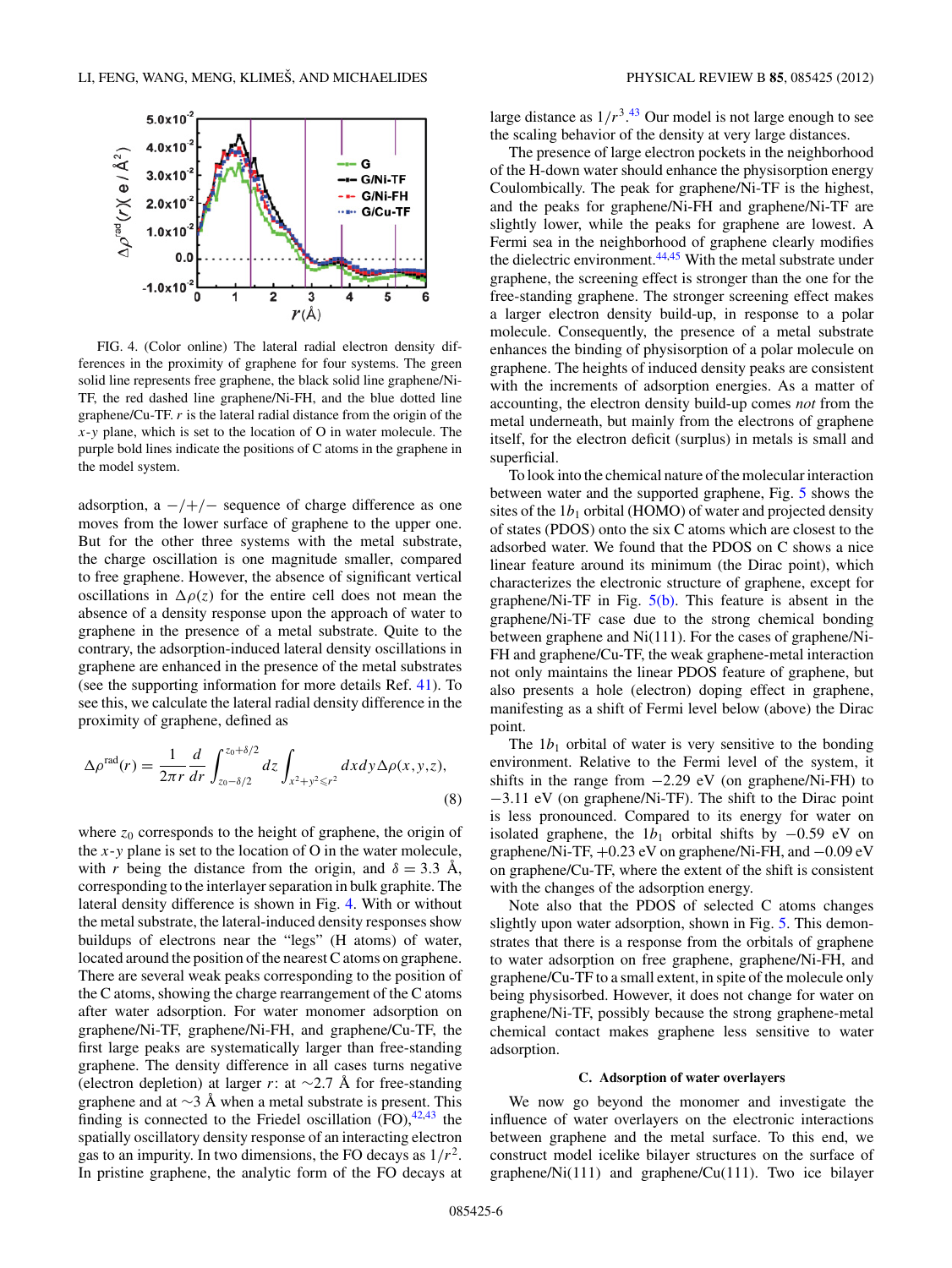<span id="page-6-0"></span>

FIG. 5. (Color online) Projected density of states (PDOS) onto the adsorbed water monomer and the C atoms of graphene closest to the monomer for water monomer adsorption on (a) graphene, (b) graphene/Ni-TF, (c) graphene/Ni-FH, and (d) graphene/Cu-TF. The blue and red curves represent the PDOS projected onto the C atoms of the four surfaces with and without water adsorption, respectively. The green bold lines and the numbers nearby indicate the highest occupied molecular orbital (HOMO) of the water monomer on the four surfaces, while the dashed lines indicate the HOMO of the water monomer on free graphene for comparison. Energy scales are zeroed to  $E_F$ . For the Ni systems only spin-up states are shown; the spin-down states are similar and not shown.

models were considered. In the first model, the non-hydrogenbonded OH group points toward (H-down configuration) the surface, whereas in the other model OH groups point away from (H-up) the surface. For simplicity we choose the  $(\sqrt{3} \times$  $\sqrt{3}R30^\circ$  graphene supercell shown in Figs. [6\(a\)](#page-7-0) and [6\(b\),](#page-7-0) similar to what has been used before in previous theoretical studies for ice bilayers on metal surfaces. $46,47$  Although there is no experimental confirmation of the formation of an icelike bilayer structure on graphene, and the existence of bilayer structures at surfaces is controversial, $48$  it is a useful and simple model from which we can gain semiquantitative insights into the role of water overlayers in tailoring the electronic properties of metal-supported graphene. The adsorption energies of H-up and H-down water bilayers on free graphene, graphene/Ni-TF, graphene/Ni-FH, and graphene/Cu-TF are shown in Table III. The adsorption energy differences between H-up and H-down ice bilayers on each surface are all very small (all smaller than 7 meV/H<sub>2</sub>O). Adsorption energies of the H-up bilayers are all slightly more stable than for H-down bilayers, in contrast to previous results of ice bilayer adsorption on free graphene without vdW corrections.<sup>[49](#page-9-0)</sup>

Band structures for the H-down ice bilayer on free graphene, graphene/Ni-TF, graphene/Ni-FH, and graphene/Cu-TF are shown in Fig. [6.](#page-7-0) The band structures for the H-up bilayers are similar and not shown. The Dirac conical point lies at the  $\Gamma$  point, since in the  $(\sqrt{3} \times \sqrt{3})R30^\circ$ supercell, the  $K$  and  $K'$  points of the Brillouin zone are folded back to the  $\Gamma$  point. Water adlayers on isolated graphene do not destroy the shape of the Dirac cone, nor do they shift the Fermi level. Only a small gap of ∼40 meV opens up,

whose center coincides with the Fermi level [Fig.  $6(c)$ ]. It indicates that water adsorption indeed opens a small band gap in graphene, which can survive at room temperature.<sup>50</sup>

Prior to water adsorption, the graphene/Ni-TF interface shows a large band-gap opening and strong band hybridization between graphene and the Ni(111) substrate. Water overlayer adsorption does not change the band structure, except for a tiny band shift, 15 meV on average at  $\Gamma$ , for both H-down and H-up bilayers. We infer that the strong carbon-metal hybridization pins the levels of graphene  $\pi$  and  $\pi$ <sup>\*</sup> bands in this case.

As stated before, graphene is *p* doped for graphene/Ni-FH, with the Fermi level located about 60 meV below the Dirac point. The H-down ice bilayer on such a surface shifts the Fermi level upwards by about 30 meV, while adsorption of the H-up bilayer shifts the Fermi level downwards by about 80 meV, now at about 140 meV lower than the Dirac point. As

TABLE III. Adsorption energies and distances of H-up and Hdown water bilayers on free graphene, graphene/Ni-TF, graphene/Ni-FH, and graphene/Cu-TF obtained with the optB86b-vdW functional. The distances (*d*) are the perpendicular separations between the O atoms of the lower water layer and the graphene surfaces.

|        |           | G      | $G/Ni-TF$ | $G/Ni$ -FH | $G/Cu-TF$ |
|--------|-----------|--------|-----------|------------|-----------|
| $H-up$ | $E$ (meV) | $-542$ | $-565$    | $-553$     | $-561$    |
|        | $d(\AA)$  | 3.17   | 3.01      | 3.09       | 3.07      |
| H-down | $E$ (meV) | $-540$ | $-558$    | $-550$     | $-559$    |
|        | d(A)      | 3.27   | 3.25      | 3.33       | 3.34      |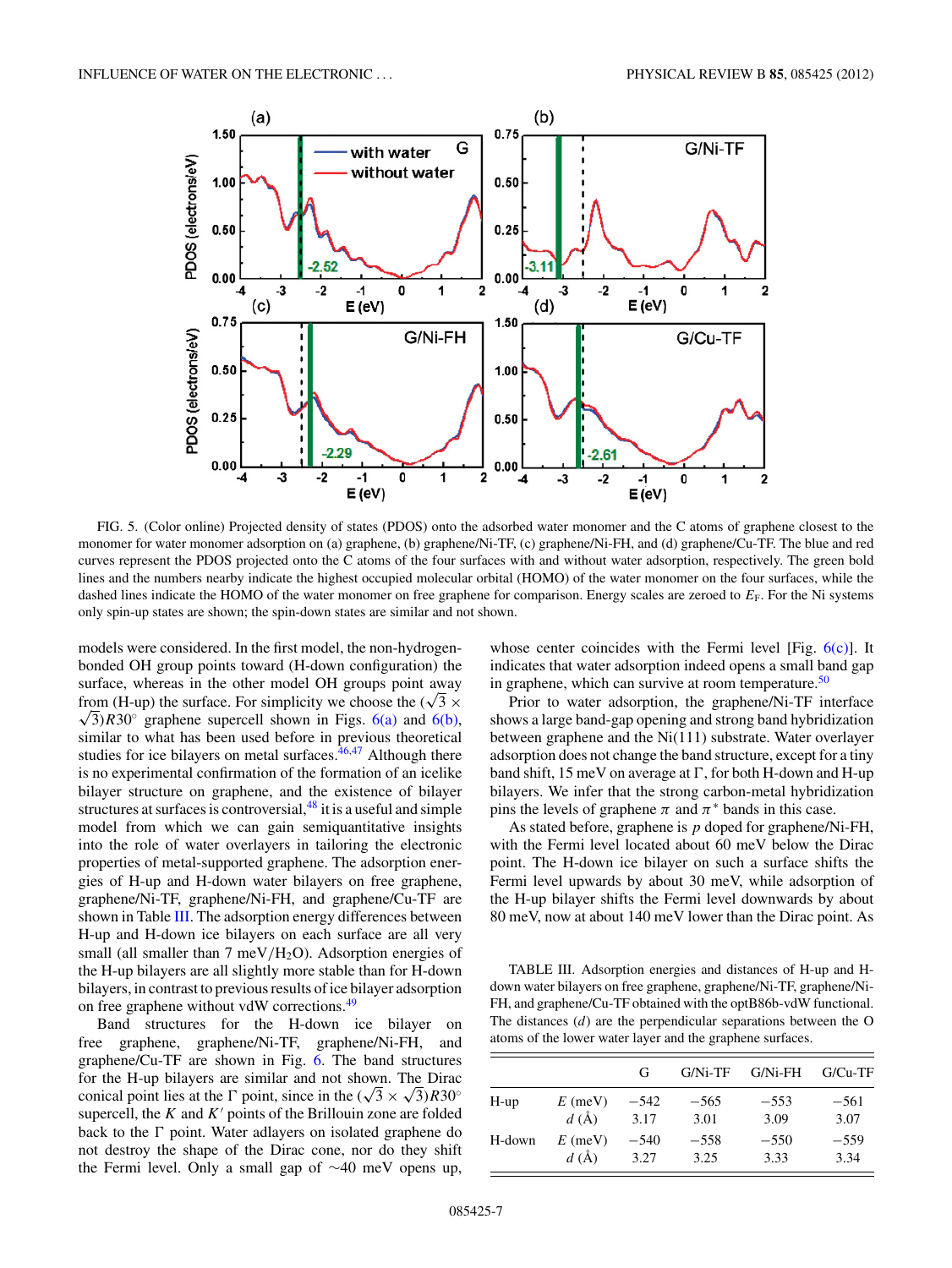<span id="page-7-0"></span>

FIG. 6. (Color online) Structures of (a) Hdown and (b) H-up water bilayers in the  $(\sqrt{3} \times$  $\sqrt{3}$ ) $R30^\circ$  symmetry on graphene/Ni-TF. Red balls represent O atoms, white the H atoms, yellow the C atoms, and blue the Ni atoms. Band structures of the H-down bilayer on (c) graphene, (d) graphene/Ni-TF, (e) graphene/Ni-FH, and (f) graphene/Cu-TF. The red dots on certain bands indicate states of  $p<sub>z</sub>$  character, with the size of the dot proportional to the extent of  $p_z$ character. The energy scales are shifted with respect to  $E_F$  taken as the zero of energy. For the Ni systems, only the spin-up state is shown as the spin-down state is similar. (g) The Fermi level relative to the conical point,  $E_F-E_C$ , for the four surfaces with and without the H-up and H-down bilayers. Black squares are for the clean substrates, red circles are for the H-down bilayer, and the blue triangles are for H-up bilayer. For graphene/Ni-TF, the conical point is destroyed; the reference is instead placed on the average value at  $\Gamma$  of the two graphene bands to look into the Fermi level shift.

with the free graphene case, the adsorption of water overlayers also increases the band gap by 20 meV. The shift is also observed for the Cu-TF case: On Cu-TF, graphene is *n* doped with the Fermi level about 200 meV higher than the Dirac point; however, the H-down ice bilayer shifts the Fermi level upwards by 120 meV, while the H-up ice bilayer shifts it downwards by 60 meV. These results are summarized in Fig.  $6(g)$ . These shifts can be explained based on the effect of the bilayer electrostatic field, as we will discuss below.

Interestingly, the interactions between the water overlayers and graphene, and between the physisorbed graphene and the metal surface are coupled. Without the metal substrate, H-down ice bilayer does not induce the distinct shift of the Fermi level. However, on weakly interacting metal substrates such as Ni-FH and Cu-TF, the H-down ice bilayer shifts the graphene Fermi level upwards. With the H-down bilayer adsorption, the metal substrates are polarized by the electric field induced by the ice bilayer,  $51,52$  and as a result the on-site energy of electrons of both graphene and the metal substrate are both shifted downward. But as graphene is closer to the ice overlayer, its energy level shift is larger than that of the metal. This leads to band realignment where the Dirac point of graphene moves downward relative to the Fermi level, mimicking electron doping. When the ice overlayer has the H-up configuration, the electric field felt by graphene and the metal substrate is just the opposite, producing a hole doping effect with reference to the graphene-metal composite. This way, the three components of the water-graphene-metal composite are correlated in their mutual interactions: Both water and the metal substrates play a role in modifying the electronic structure of graphene, and they themselves are mutually influenced via graphene as a bridge. The chemisorption of graphene on Ni-TF, on the other hand, makes graphene insensitive to ice layers. Simply put, depending on its local orientation, the ice bilayer either moves up or down the Fermi level of graphene with respect to the Dirac point, thus altering the electron doping level of the graphene/metal interface.

#### **IV. CONCLUSIONS**

We have investigated the interaction between water and metal-supported graphene. Both water monomer and water overlayer adsorption (using simple bilayer models) was considered. Among the different methods tested in describing graphene-metal interactions, the optB86b-vdW functional developed recently by Klimeš *et al.*<sup>[26](#page-8-0)</sup> gives the most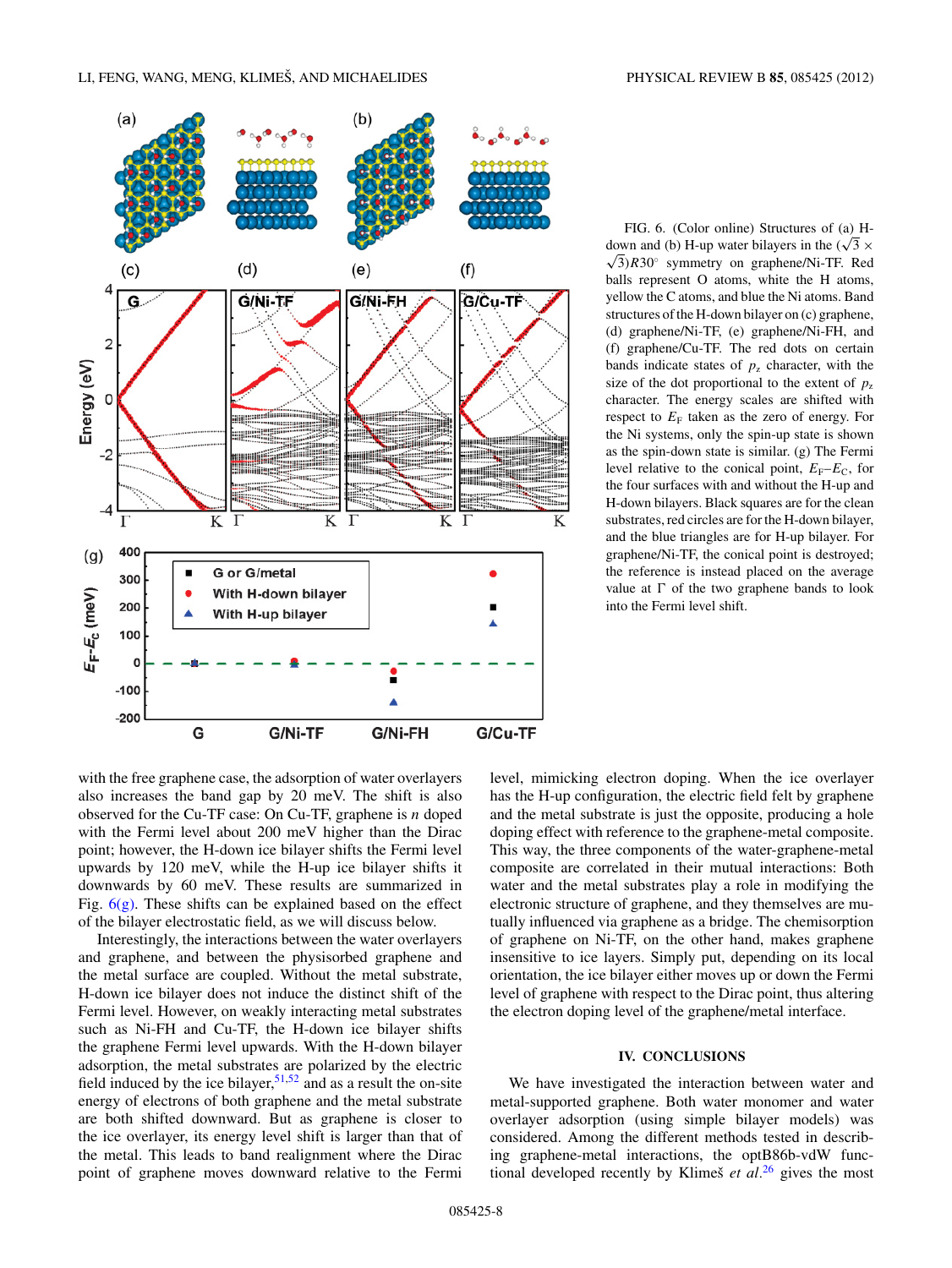<span id="page-8-0"></span>reasonable structures and energies. We find that the presence of a metal substrate enhances the induced lateral density response in graphene to the dipole of the adsorbed water. This enhancement of lateral density response leads water to bind more strongly to graphene on a metal substrate, relative to free-standing graphene. With metal substrates under graphene, the adsorption energies of water monomer increase by 11%∼31%, but they have only a maximum value of 183 meV. Moreover, the adsorption energies of the ice bilayer increase just by ∼20 meV, while the adsorption energies are ∼500 meV due to the formation of the H-bond interactions between water molecules. Therefore, though the adsorption energies increase with metal substrates, graphene/metal is still hydrophobic (knowing how inexact, albeit very useful, the meaning of hydrophobicity can be), weaker than the interaction between water and metal substrate directly without graphene, and weaker than the interaction between water molecules.<sup>46</sup>

We also show that water adsorption and interaction with the metal substrate are two effective ways to modify the electronic structure of graphene. For the strong chemical bonding between graphene and the metal, as represented by the graphene/Ni-TF case, the metal substrate largely changes the

- \* jfeng11@pku.edu.cn
- 1J. Wintterlin and M. L. Bocquet, Surf. Sci. **603**[, 1841 \(2009\).](http://dx.doi.org/10.1016/j.susc.2008.08.037)
- 2Y. Pan, H. G. Zhang, D. X. Shi, J. T. Sun, S. X. Du, F. Liu, and H. J. Gao, Adv. Mater. **21**[, 2777 \(2009\).](http://dx.doi.org/10.1002/adma.200800761)
- 3S. Y. Kwon, C. V. Ciobanu, V. Petrova, V. B. Shenoy, J. Bareno, V. Gambin, I. Petrov, and S. Kodambaka, Nano Lett. **9**[, 3985 \(2009\).](http://dx.doi.org/10.1021protect $
elax /$nl902140j)
- 4K. S. Novoselov, A. K. Geim, S. V. Morozov, D. Jiang, M. I. Katsnelson, I. V. Grigorieva, S. V. Dubonos, and A. A. Firsov, Nature **438**[, 197 \(2005\).](http://dx.doi.org/10.1038/nature04233)
- 5G. Giovannetti, P. A. Khomyakov, G. Brocks, V. M. Karpan, J. van den Brink, and P. J. Kelly, [Phys. Rev. Lett.](http://dx.doi.org/10.1103/PhysRevLett.101.026803) **101**, 026803 [\(2008\).](http://dx.doi.org/10.1103/PhysRevLett.101.026803)
- 6Y. Murata, E. Starodub, B. B. Kappes, C. V. Ciobanu, N. C. Bartelt, K. F. McCarty, and S. Kodambaka, [Appl. Phys. Lett.](http://dx.doi.org/10.1063/1.3495784) **97**, 143114 [\(2010\).](http://dx.doi.org/10.1063/1.3495784)
- 7V. M. Karpan, G. Giovannetti, P. A. Khomyakov, M. Talanana, A. A. Starikov, M. Zwierzycki, J. van den Brink, G. Brocks, and P. J. Kelly, Phys. Rev. Lett. **99**[, 176602 \(2007\).](http://dx.doi.org/10.1103/PhysRevLett.99.176602)
- 8P. A. Khomyakov, G. Giovannetti, P. C. Rusu, G. Brocks, J. van den Brink, and P. J. Kelly, Phys. Rev. B **79**[, 195425 \(2009\).](http://dx.doi.org/10.1103/PhysRevB.79.195425)
- <sup>9</sup>Q. S. Ran, M. Z. Gao, X. M. Guan, Y. Wang, and Z. P. Yu, [Appl.](http://dx.doi.org/10.1063/1.3095438) Phys. Lett. **94**[, 103511 \(2009\).](http://dx.doi.org/10.1063/1.3095438)
- 10Z. P. Xu and M. J. Buehler, [J. Phys. Condens. Matter](http://dx.doi.org/10.1088/0953-8984/22/48/485301) **22**, 485301 [\(2010\).](http://dx.doi.org/10.1088/0953-8984/22/48/485301)
- <sup>11</sup>C. Gong, G. Lee, B. Shan, E. M. Vogel, R. M. Wallace, and K. Cho, J. Appl. Phys. **108**[, 123711 \(2010\).](http://dx.doi.org/10.1063/1.3524232)
- 12O. V. Yazyev and A. Pasquarello, Phys. Rev. B **82**[, 045407 \(2010\).](http://dx.doi.org/10.1103/PhysRevB.82.045407) <sup>13</sup>A. T. N'Diaye, S. Bleikamp, P. J. Feibelman, and T. Michely, *[Phys.](http://dx.doi.org/10.1103/PhysRevLett.97.215501)* Rev. Lett. **97**[, 215501 \(2006\).](http://dx.doi.org/10.1103/PhysRevLett.97.215501)
- 14M. Sicot, S. Bouvron, O. Zander, U. Rudiger, Y. S. Dedkov, and M. Fonin, [Appl. Phys. Lett.](http://dx.doi.org/10.1063/1.3341176) **96**, 093115 (2010).
- <sup>15</sup>T. Brugger, S. Gunther, B. Wang, J. H. Dil, M. L. Bocquet, J. Osterwalder, J. Wintterlin, and T. Greber, [Phys. Rev. B](http://dx.doi.org/10.1103/PhysRevB.79.045407) **79**, 045407 [\(2009\).](http://dx.doi.org/10.1103/PhysRevB.79.045407)

conical band structure of graphene, opens a gap of ∼400 meV, and pins the graphene bands making them insensitive to water adsorption. For the weaker physical contacts between graphene and metals, such as the Ni-FH and Cu-TF systems, we found that water and the metal substrates have a combined correlated effect on electron doping of graphene. Without the metal substrates, water hardly changes the Fermi level of graphene. However, on weakly interacting metal substrates, the H-up and H-down icelike bilayer shift the Fermi level of graphene towards or away from the Dirac point by ∼100 meV. These results illustrate the potential for codoping effects, which may find potential use in the development of next generation graphene-based electronic devices.

# **ACKNOWLEDGMENTS**

The work was supported by NSFC (Projects No. 10974238, No. 91021007, and No. 11174009) and MOST of China. A.M. is supported by the European Research Council and J.K. has received support from UCL and EPSRC through the PhD+ scheme. S.M. acknowledges supports from NSFC (Grant No. 11074287) and CAS.

- 16G. Kresse and J. Hafner, Phys. Rev. B **47**[, 558 \(1993\).](http://dx.doi.org/10.1103/PhysRevB.47.558)
- 17G. Kresse and J. Furthmuller, Phys. Rev. B **54**[, 11169 \(1996\).](http://dx.doi.org/10.1103/PhysRevB.54.11169)
- 18G. Kresse and D. Joubert, Phys. Rev. B **59**[, 1758 \(1999\).](http://dx.doi.org/10.1103/PhysRevB.59.1758)
- 19H. J. Monkhorst and J. D. Pack, Phys. Rev. B **13**[, 5188 \(1976\).](http://dx.doi.org/10.1103/PhysRevB.13.5188)
- 20G. Makov and M. C. Payne, Phys. Rev. B **51**[, 4014 \(1995\).](http://dx.doi.org/10.1103/PhysRevB.51.4014)
- 21J. Neugebauer and M. Scheffler, Phys. Rev. B **46**[, 16067 \(1992\).](http://dx.doi.org/10.1103/PhysRevB.46.16067)
- 22I. Hamada and M. Otani, Phys. Rev. B **82**[, 153412 \(2010\).](http://dx.doi.org/10.1103/PhysRevB.82.153412)
- 23J. Ma, A. Michaelides, D. Alfe, L. Schimka, G. Kresse, and E. G. Wang, Phys. Rev. B **84**[, 033402 \(2011\).](http://dx.doi.org/10.1103/PhysRevB.84.033402)
- 24S. Grimme, J. Antony, S. Ehrlich, and H. Krieg, [J. Chem. Phys.](http://dx.doi.org/10.1063/1.3382344) **132**[, 154104 \(2010\).](http://dx.doi.org/10.1063/1.3382344)
- $25$ J. Klimeš, D. R. Bowler, and A. Michaelides, [J. Phys. Condens.](http://dx.doi.org/10.1088/0953-8984/22/2/022201) Matter **22**[, 022201 \(2010\).](http://dx.doi.org/10.1088/0953-8984/22/2/022201)
- $^{26}$ J. Klimeš, D. R. Bowler, and A. Michaelides, *[Phys. Rev. B](http://dx.doi.org/10.1103/PhysRevB.83.195131)* 83, [195131 \(2011\).](http://dx.doi.org/10.1103/PhysRevB.83.195131)
- $27$ M. Dion, H. Rydberg, E. Schroder, D. C. Langreth, and B. I. Lundqvist, Phys. Rev. Lett. **92**[, 246401 \(2004\).](http://dx.doi.org/10.1103/PhysRevLett.92.246401)
- 28G. Roman-Perez and J. M. Soler, [Phys. Rev. Lett.](http://dx.doi.org/10.1103/PhysRevLett.103.096102) **103**, 096102 [\(2009\).](http://dx.doi.org/10.1103/PhysRevLett.103.096102)
- 29J. P. Perdew, K. Burke, and M. Ernzerhof, [Phys. Rev. Lett.](http://dx.doi.org/10.1103/PhysRevLett.77.3865) **77**, 3865 [\(1996\).](http://dx.doi.org/10.1103/PhysRevLett.77.3865)
- 30P. Haas, F. Tran, and P. Blaha, [Phys. Rev. B](http://dx.doi.org/10.1103/PhysRevB.79.085104) **79**, 085104 [\(2009\).](http://dx.doi.org/10.1103/PhysRevB.79.085104)
- 31Y. S. Dedkov and M. Fonin, New J. Phys. **12**[, 125004 \(2010\).](http://dx.doi.org/10.1088/1367-2630/12/12/125004)
- 32G. Bertoni, L. Calmels, A. Altibelli, and V. Serin, [Phys. Rev. B](http://dx.doi.org/10.1103/PhysRevB.71.075402) **71**, [075402 \(2005\).](http://dx.doi.org/10.1103/PhysRevB.71.075402)
- 33M. Fuentes-Cabrera, M. I. Baskes, A. V. Melechko, and M. L. Simpson, Phys. Rev. B **77**[, 035405 \(2008\).](http://dx.doi.org/10.1103/PhysRevB.77.035405)
- <sup>34</sup>S. Böttcher, M. Weser, Y. S. Dedkov, K. Horn, E. N. Voloshina, and B. Paulus, [Nanoscale Res. Lett.](http://dx.doi.org/10.1186/1556-276X-6-214) **6**, 214 (2011).
- 35Y. Gamo, A. Nagashima, M.Wakabayashi, M. Terai, and C. Oshima, Surf. Sci. **374**[, 61 \(1997\).](http://dx.doi.org/10.1016/S0039-6028(96)00785-6)
- <sup>36</sup> A. M. Shikin, V. K. Adamchuk, and K. H. Rieder, *[Phys. Solid State](http://dx.doi.org/10.1134/S1063783409110316)* **51**[, 2390 \(2009\).](http://dx.doi.org/10.1134/S1063783409110316)